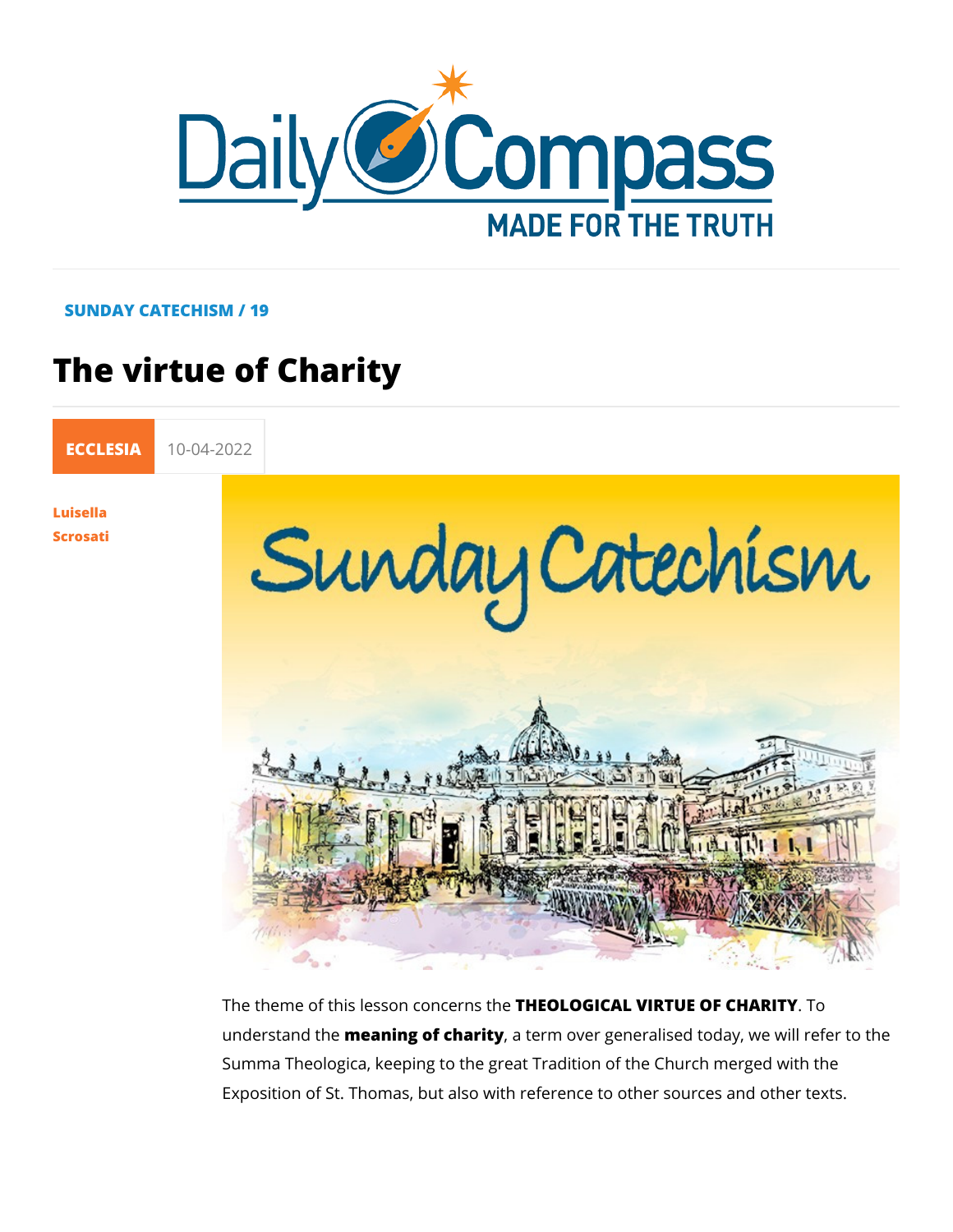St. Thomas dedicates many questions to charity (in II-II), from 23 to 44. Below, a **general and synthetic summary** is drawn and this will provide the course taken for this lesson.

- In the first part we ask what exactly charity is, or the **ESSENCE OF CHARITY** *(Questions 23 and 27)***.**

*- Questions 24 and 25*, on the other hand, are respectively dedicated to the **SUBJECT** 

**AND OBJECT OF CHARITY. Subject,** being the charity inherent in humankind, in its will**;**  the **object,** being who the recipient is of this charity.

*- Question 26* speaks of the **ORDER OF CHARITY,** because in charity there is a very precise order, according to what is passed down to us from Scripture and the Tradition of the Fathers.

- The *Questions from 28 to 33*, refer to the **EFFECTS OF CHARITY,** such as joy, benevolence, mercy **...**

- And finally a long overview, from 34 to 43, deals with the **VICES OPPOSITE TO CHARITY,** or rather hatred, schism, sedition ...

*- Question 43*, the last, speaks of the **PRECEPTS OF CHARITY**

#### **WHAT IS CHARITY?**

This refers to the first article of *question 23* ; St. Thomas explains to us that charity takes the nature of **FRIENDSHIP** as referred to in chapter 15 of the Gospel of St. John, where Jesus says, "I no longer call you servants, but friends". Charity therefore is friendship by nature:

 *" If we do not wish good to what we love, but wish its good for ourselves, (thus we are said to love wine, or a horse, or the like), it is love not of friendship, but of a kind of concupiscence. ".*

For example, lust which today is called love has nothing to do with love and charity. In fact, lust is love of concupiscence, moreover flawed: it uses the person for the fulfilment of sexual desire, in the act of adultery or in fornication. Charity, on the other hand, is not love of concupiscence, neither illegitimate nor legitimate, it is instead the love of friendship and benevolence.

### **- Friendship is a commonality, but then we ask ourselves: how can there be friendship and commonality, or a certain equality, between humans and God?**

To answer St. Thomas gives a text from the first letter to the Corinthians, verse 1, 9: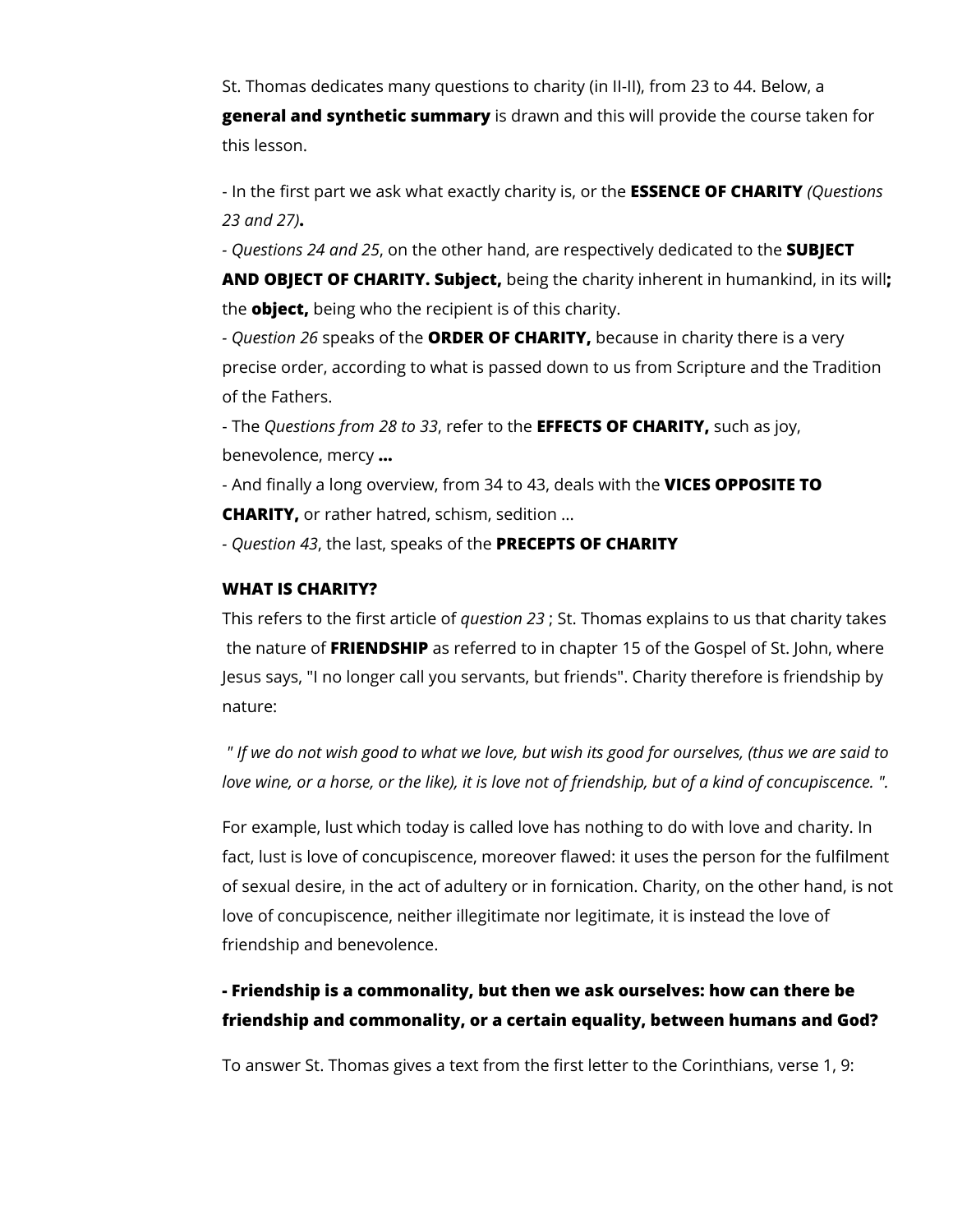#### *" God is faithful, who has called you into fellowship with his Son, Jesus Christ our Lord*."

Unlike human friendship, which is a friendship of equals by nature, charity is a particular friendship, because it requires that God in some way raises us to divine life. Therefore charity is first of all possible insofar as God first loved humankind, elevating humankind to Himself.

## **- St. Thomas also asks : how is it possible to speak of love between friends if charity also asks to love one's enemies?**

*" Friendship extends to a person in two ways: first in respect of himself, and in this way friendship never extends but to one's friends: secondly, it extends to someone in respect of another, as, when a man has friendship for a certain person, for his sake he loves all belonging to him, be they children, servants, or connected with him in any way. Indeed so much do we love our friends, that for their sake we love all who belong to them, even if they hurt or hate us; so that, in this way, the friendship of charity extends even to our enemies, whom we love out of charity in relation to God, to Whom the friendship of charity is chiefly directed. " (q. 23, a. 1, ad 2).*

Charity is the love of God and one's neighbour in relation to God, and it is precisely this love of friendship, of benevolence, is possible only because God has elevated us to a higher order and created a sort of community between us and Him.

In article 2, St. Thomas asks whether **charity is something created in the soul**.

In this article, St Thomas aims at something very important. One might think that, being God Himself charity, charity in humankind is nothing other than the presence of God. It's true God is present, in the sense in which the whole Tradition speaks of the Most Holy Trinity dwelling in the soul by grace.

However, the question that St. Thomas poses is another:

**- Since God is charity, in what sense is a Christian's act of charity the life of God in us? Is God working in us apart from us, or does He work in us, making use of human faculties according to their nature? Consequently, can we say that as such the will of man is free?**

St. Thomas states: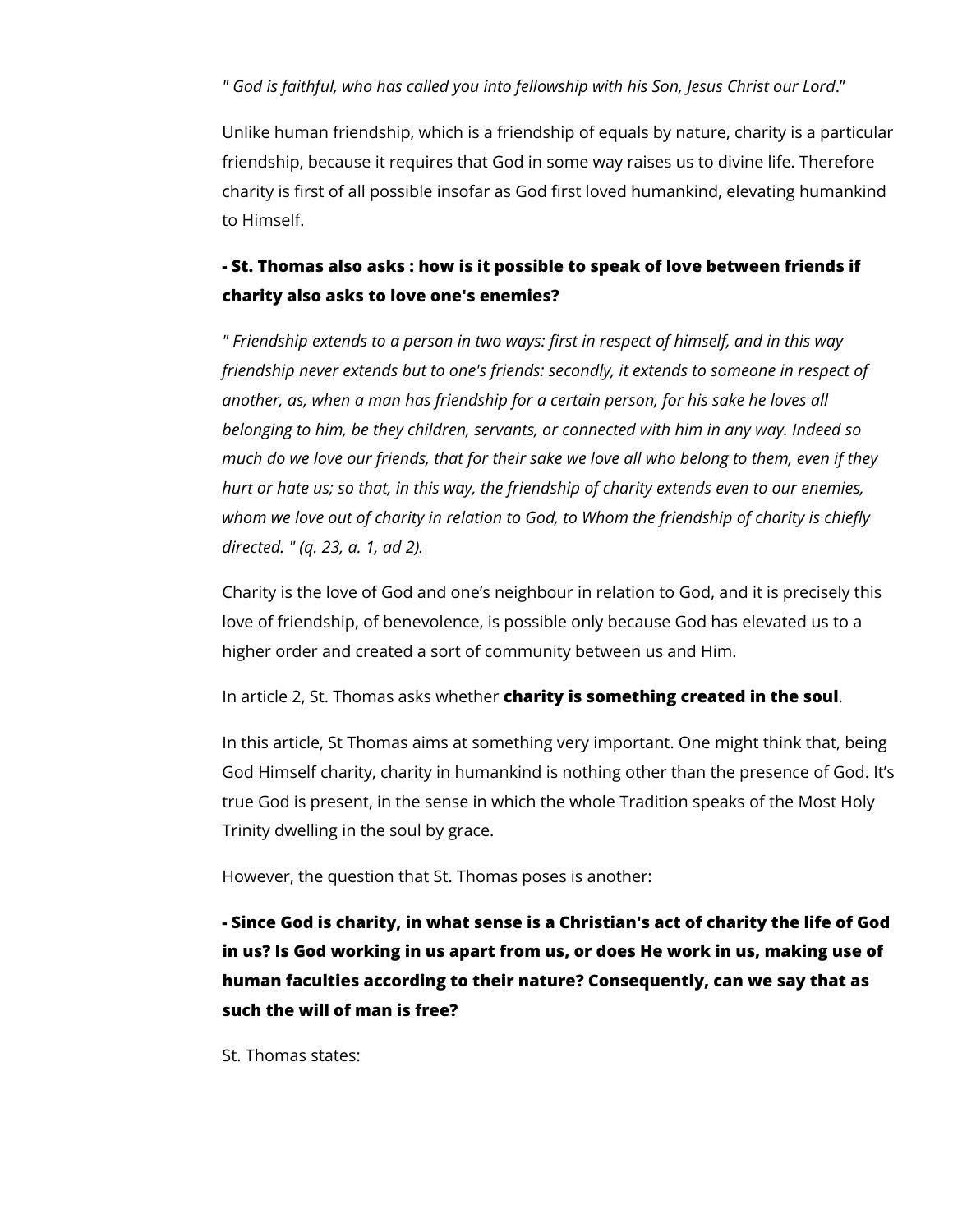*"Given that the will is prompted by the Holy Ghost to the act of love, it is necessary that the will also should be the efficient cause of that act.".*

Otherwise it would not be the person who lives and performs acts of charity, but God would be the subject and humankind would be a mere instrument. Instead,

*" Wherefore God, Who moves all things to their due ends, bestowed on each thing the form*  whereby it is inclined to the end appointed to it by Him; and in this way He "ordereth all *things sweetly" (Wis. 8:1). But it is evident that the act of charity surpasses the nature of the power of the will, so that, therefore, unless some form be superadded to the natural power, inclining it to the act of love, this same act would be less perfect than the natural acts and the* acts of the other powers; nor would it be easy and pleasurable to perform. And this is *evidently untrue, since no virtue has such a strong inclination to its act as charity has, nor does any virtue perform its act with so great pleasure. Therefore it is most necessary that, for us to perform the act of charity, there should be in us some habitual form superadded to the natural power, inclining that power to the act of charity, and causing it to act with ease and pleasure."*

Charity is therefore a supernatural virtue that inclines the will to love God and neighbour, respecting the nature of the will itself, which is elevated, not destroyed.

St. Thomas adds:

*"The Divine Essence Itself is charity, even as It is wisdom and goodness. Wherefore just as we are said to be good with the goodness which is God, and wise with the wisdom which is God (since the goodness whereby we are formally good is a participation of Divine goodness, and the wisdom whereby we are formally wise, is a share of Divine wisdom), so too, the charity whereby formally we love our neighbor is a participation of Divine charity." (q. 23, a. 2, ad 1).*

This text introduces a cardinal principle of the philosophy of St. Thomas: the **principle of participation**. Humankind is good insofar as it shares in God's goodness, Humankind is wise insofar as it shares in God's wisdom, Humankind is charitable insofar as it shares in God's charity ...

Finally, St. Thomas dedicates some articles (from 4 to 8) to describe charity as a special virtue.

#### **1. CHARITY IS THE NOBLEST OF VIRTUES.**

*"Among the theological virtues themselves, the first place belongs to that which attains God most. Now that which is of itself always ranks before that which is by another. But faith and hope attain God indeed in so far as we derive from Him the knowledge of truth or the*